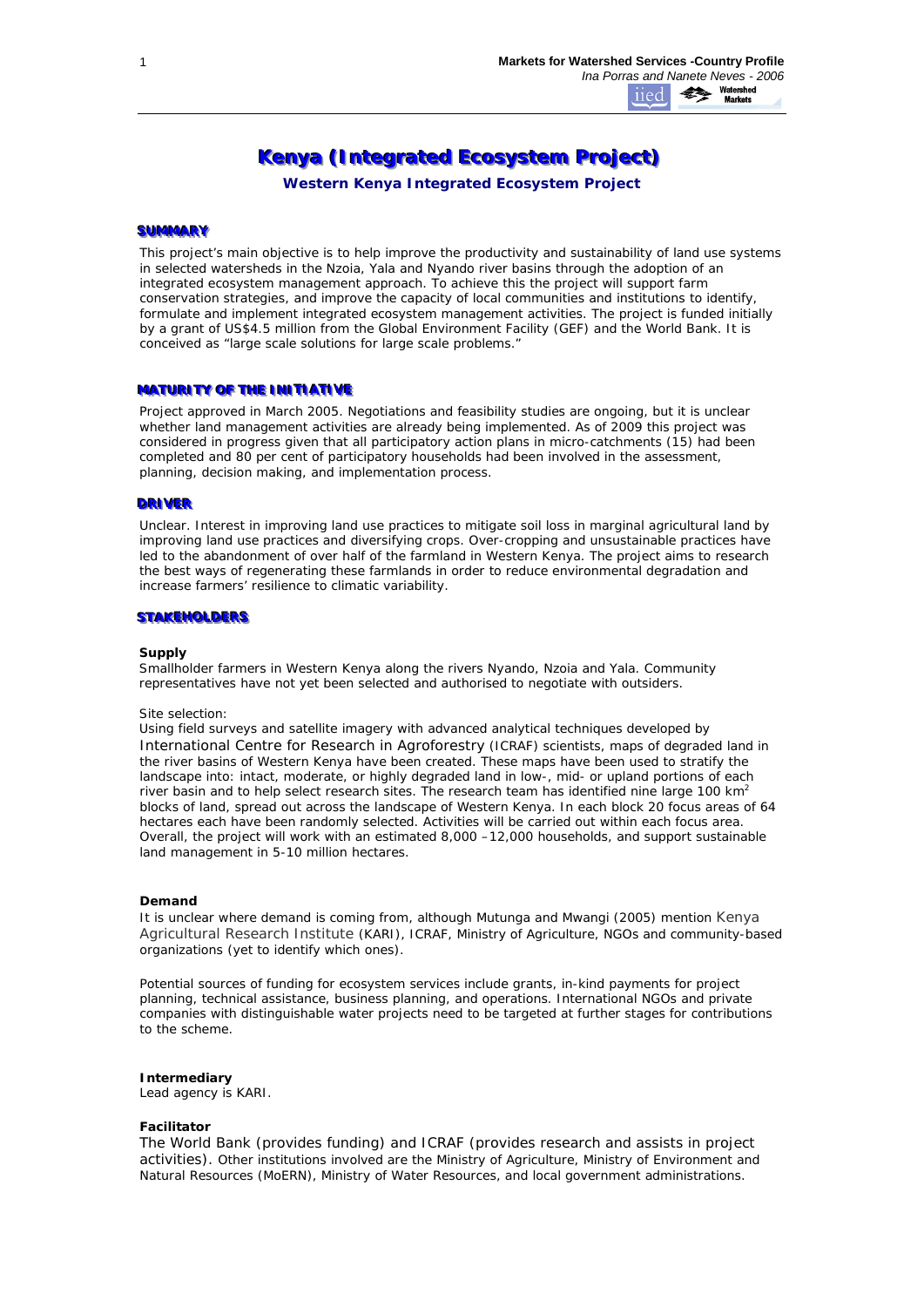NGOs, community-based organizations and other government agencies will use the results to influence and implement policy goals.

Organisations that will be needed to support the development of ecosystem services include: government bodies (line ministries such as environment, natural resources, water, lands and agriculture); regulation and management units (Kenya Wildlife Service (KWS), National Environment Management Authority (NEMA), Forest Department); other support groups: Nature Kenya, Kenya Wetlands Working Group, Naivasha Riparian Association, Friend of Watamu Bay, etc.

Currently Conservation Finance Alliance (United Nations Environment Programme (UNEP)/United Nations Development Programme (UNDP), Alain Lambert) provides support, advice and brokerage assistance. At the moment NGOs like ICRAF, UNEP, UNDP, and Bureau of Environmental Analysis (BEA) International are creating and disseminating training material.

## **MARKET DESIGN**

#### **Service**

*Water quality:* reduction of erosion and pollutants into Lake Victoria, critical to the Basin. Also carbon credits from tree planting, and biodiversity. Current efforts seem to focus on carbon, rather than water (Food and Agriculture Organization (FAO)- [Cooperative for Assistance and Relief](#page-3-0)  [Everywhere](#page-3-0) (CARE), 2008).

## **Commodity**

*Improved management practices* on- and off-farm for soil and water protection. The project advocates for moving from short-term planting like maize to more sustainable forms of agriculture – including tree-based enterprises such as orchards and fodder plantations for livestock – are more promising in the long term. They can halt soil degradation, rehabilitate degraded areas, and thereby raise crop yields. They are also less susceptible to climate change and climatic extremes.

The project suggests the use of demonstration sites, where farmers will be invited to find out about the opportunities available.

#### **Payment mechanism**

There is no indication as to which mechanisms are going to be used. Information only indicates "once the project is in place, appropriate institutional mechanisms shall be put in place based on research evidence to institute measures of soil erosion and water management measures both on and off the farm" (Mutunga and Mwangi, 2005).

It is not clear whether local people will be able to decide how incoming funds will be spent. Mutunga and Mwangi (2005) suggest that this will be known during the operational phase of the project.

#### **Terms of payment**

Unclear.

#### **Funds involved**

Initial grant of US\$4.5 million from the GEF and the World Bank (which provided a loan of US\$4.1 million).

# **ANALYSIS OF COSTS AND BENEFITS**

#### **Economic**

Financial analysis has not been done for the project. It is perceived that deforestation and land use change in the catchment has affected water quality and quantity. Pollution is also significant, affecting international waters.

*Expected impacts on farmer income* through the diversification of regional agricultural production into fruits, fodder, timber and the selling of carbon credits.

#### **Environmental**

*Current situation: facts about erosion on degraded land in Western Kenya (http://www.worldagroforestry.org/ar2004/te\_story02.asp):* 

- 3.2 million tonnes of soil have washed into Lake Victoria since 1963 (equivalent to one million truckloads)
- In the Nyando river basin US\$42.7 million worth of soil is lost every year (based on US\$12 per ton)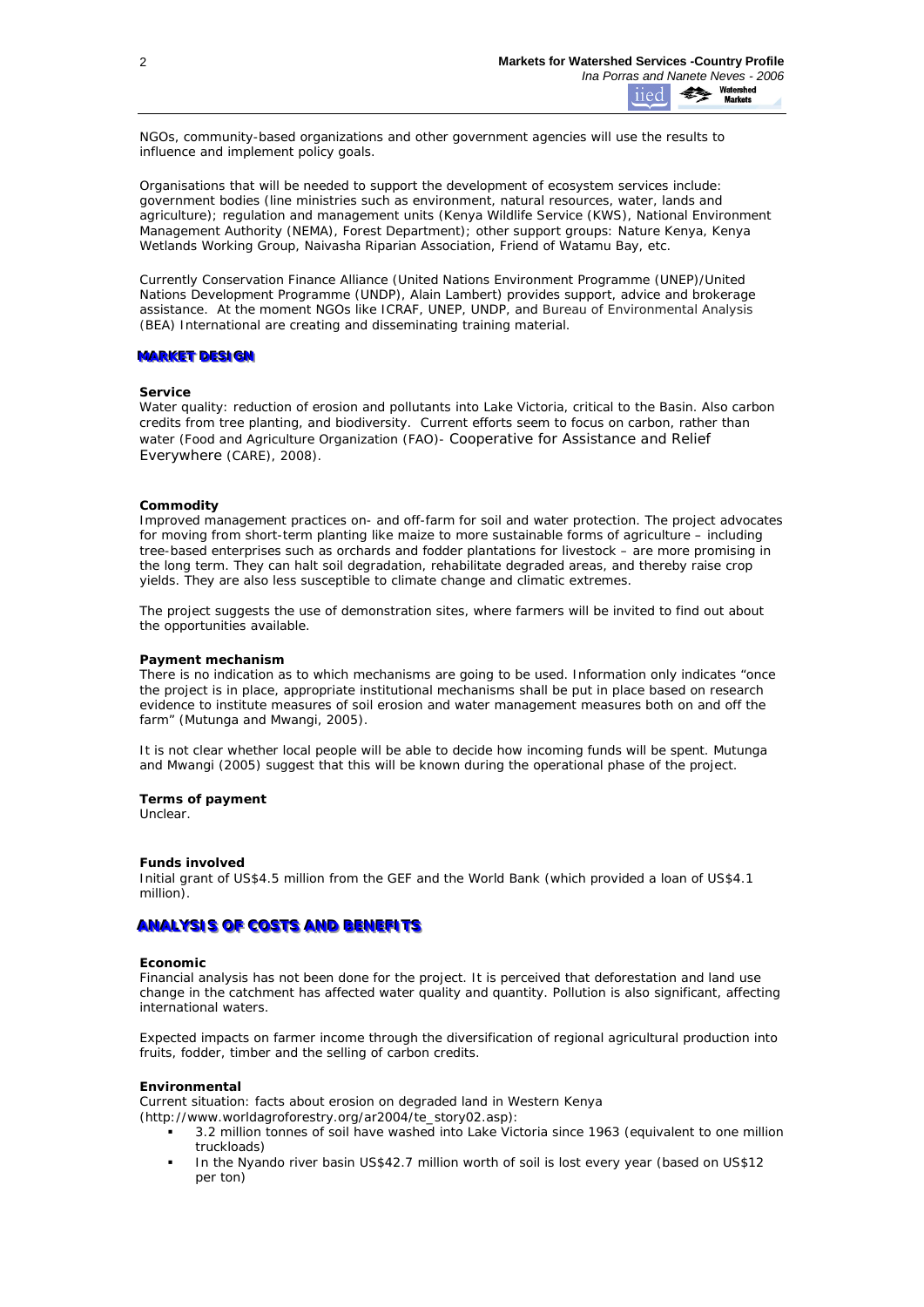- Over 50 per cent of the land has been abandoned due to depletion of soil nutrients
- In Kenya each year the value of soil lost due to erosion is three to four times as high as the annual income from tourism

## **Social**

*Existing capacity*. Projects undertaken by ICRAF (like Transvic, Safeguards and Scales) have led to local institutions for collective action, and these will be used as entry points for the project. Traditional institutions for organisational purposes also exist. Participatory methodologies are being used throughout the project to ensure participation of local groups, and mainstreaming of gender is taken into consideration.

Current level of awareness among national business community, government agencies and community organisations about ecosystem services opportunities is poor, although there is more involvement and understanding from national and international NGOs.

## LEGISLATION ISSUES

There is lack of understanding on how benefits can be generated and how they should be treated in legislation. Current policy tools such as forest and water legislation do not cover ecosystem services comprehensively. Currently BEA International is conducting research and dialogue in partnerships with relevant departments of water.

### **MONITORING**

The project has built a unique impact assessment model measuring seven dimensions as diverse as biodiversity, policy and socioeconomic impact.

## **MAIN CONSTRAINTS**

Main constraints identified by Mutunga and Mwangi (2005) are:

- Absence of government organisations or agencies to regulate and manage ecosystem services and of institutional structures and services to deal with the management of PES schemes;

- Lack of understanding on how benefits can be generated and how this is legislated;
- No clear legal rights in the community-owned lands where the project is based.
- Deficiency of support to community-based organisations to sell, approve, or reject projects.

A comment from a water user on the main obstacles to implement PES include (Msafiri, Nairobi City Water and Sewerage Company-NCWSC; in FAO-CARE 2009):

- the company is making regular contributions to environmental bodies, but it is unclear whether these funds are being invested in watershed management;
- there is no established policy framework for setting up institutions to oversee implementation of PES (environmental legislation only mentions voluntary schemes but insists on negotiated and mandatory compliance);
- there is little legal or legislative provision to enter into payment arrangements (insecurity of investment);
- there is poor understanding of PES at the governance level;
- within the water utility itself, the governing body does not include any representative from the watershed governing bodies.

#### **MAIN POLICY LESSONS**

No information available.

# **OTHER INFORMATION**

No information available.

# **CONTACT**

Patrik Karani: [pkarani@beainternational.org](mailto:pkarani@beainternational.org) or